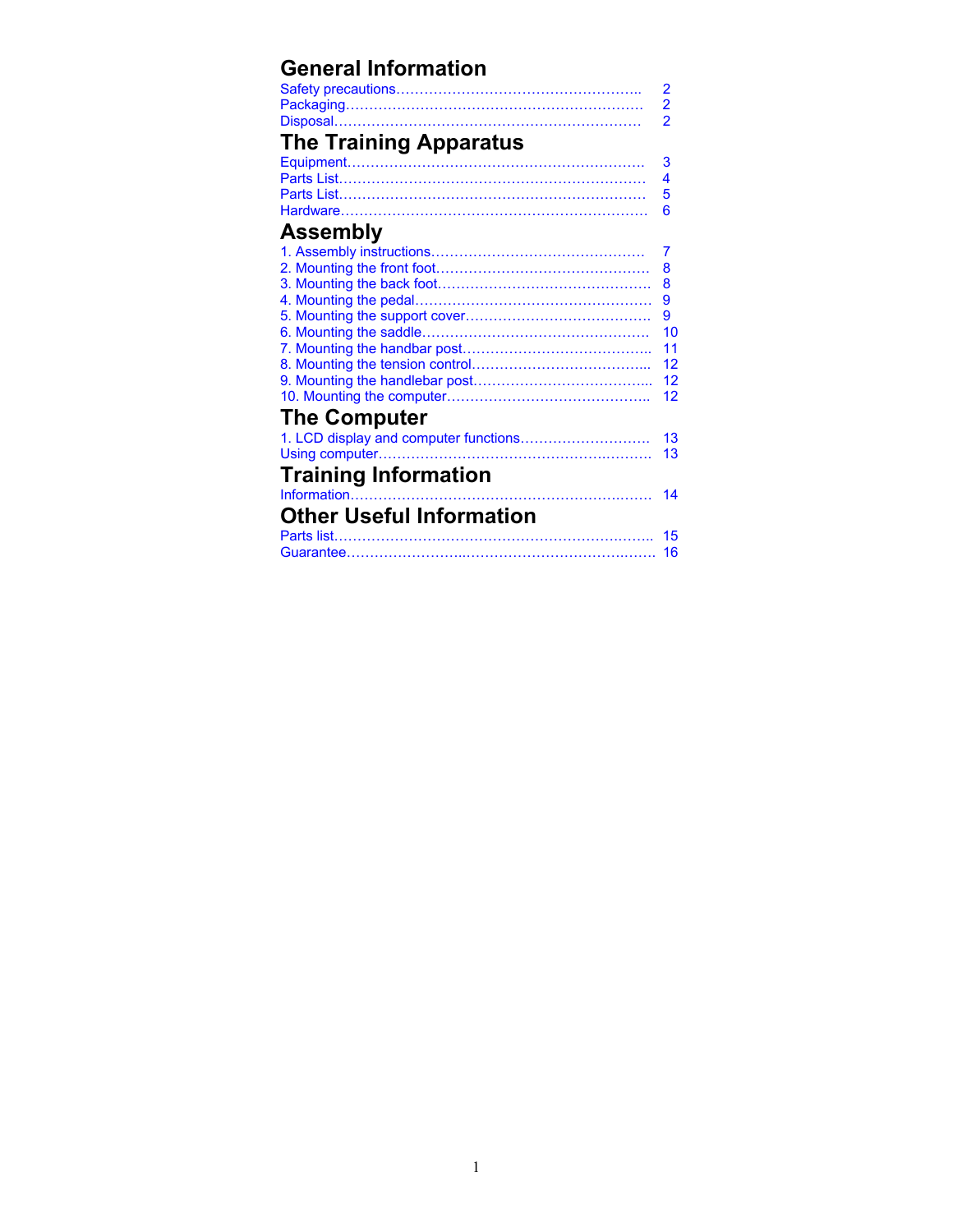## **General Information**

## **SAFETY PRECAUTIONS**

The training device is intended for use at home. The device fulfils the requirements DIN EN 957-1/5 class HC and has been examined by the TüV-GS (safety standards authority). The device has been tested to this norm with a constant load of a body weight of 150 kg. The CE mark relates to the electromagnetic compatibility (EC guideline 89/336/EWG and EN55081-1). If this device is used incorrectly (e.g. excessive training, jerky movements, without warming up before hand, incorrect setting, etc.) damage to health cannot be ruled out!

TRAINING DEVICES OF CLASS C ARE NOT SUITABLE FOR THERAPEUTIC PURPOSES!

Before beginning training, a general fitness check should be carried out by your doctor and any cardiac, circulatory or orthopedic problems clarified.

## **PACKAGING**

Environmentally friendly, recyclable materials:

- ✎ Outer packaging of cardboard
- ✎ Form parts of foamed, CFC-free polystyrene (PS)
- ✎ Foils and bag of polyethylene (PE)
- ✎ Tension bands of polypropylene (PP)

### **DISPOSAL**

Please undertake environmentally correct disposal!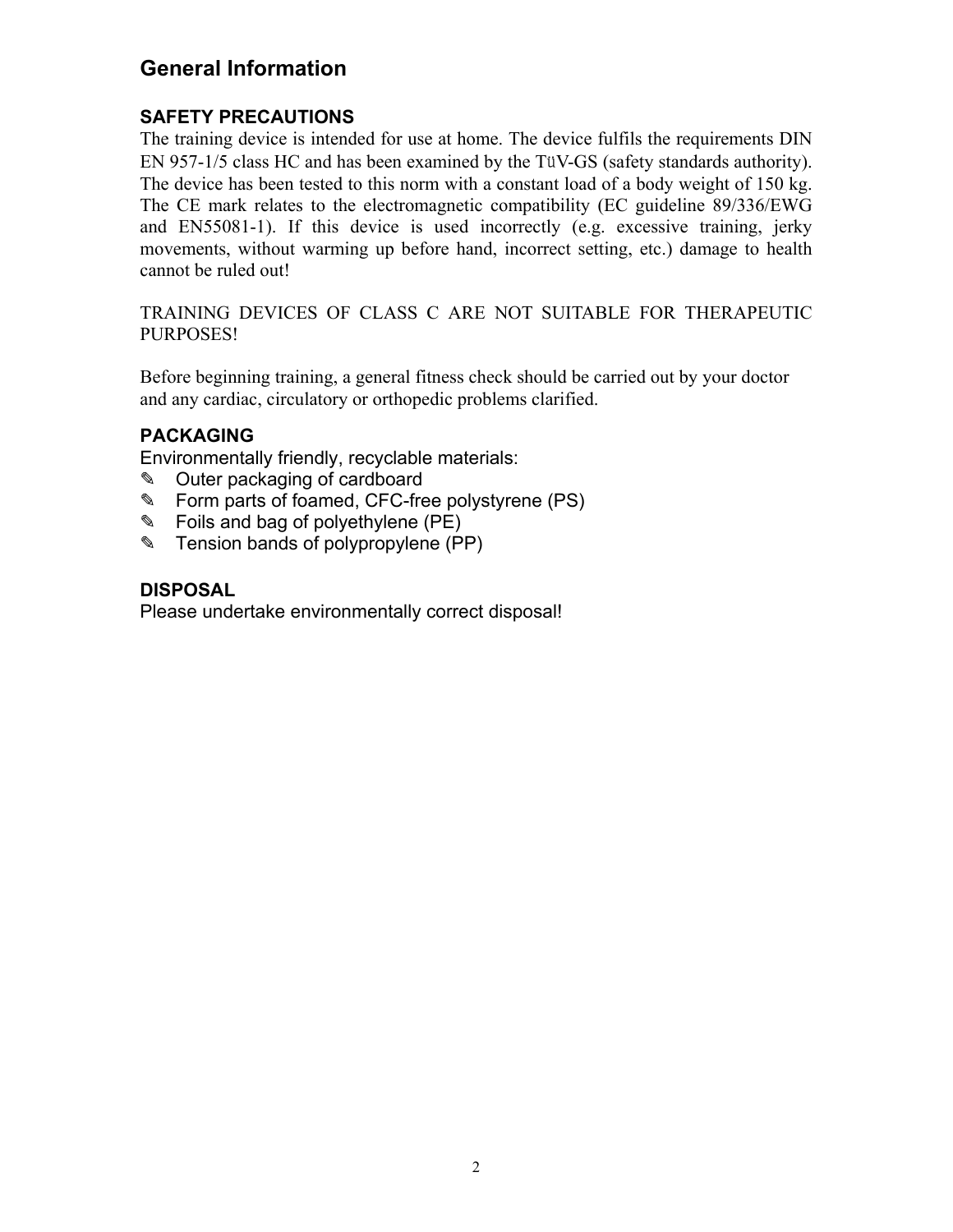

## **Contents included:**

- ✎ Parts according to the parts list
- ✎ Assembly tools
- ✎ Assembly, operation, and training manuals

## **Important!**

Please read the assembly, operating and training instructions – especially the safety notes – carefully before putting your device into operation. Then all functions can be used safely and reliably. On passing on of the device, please include the assembly, operating and training instructions.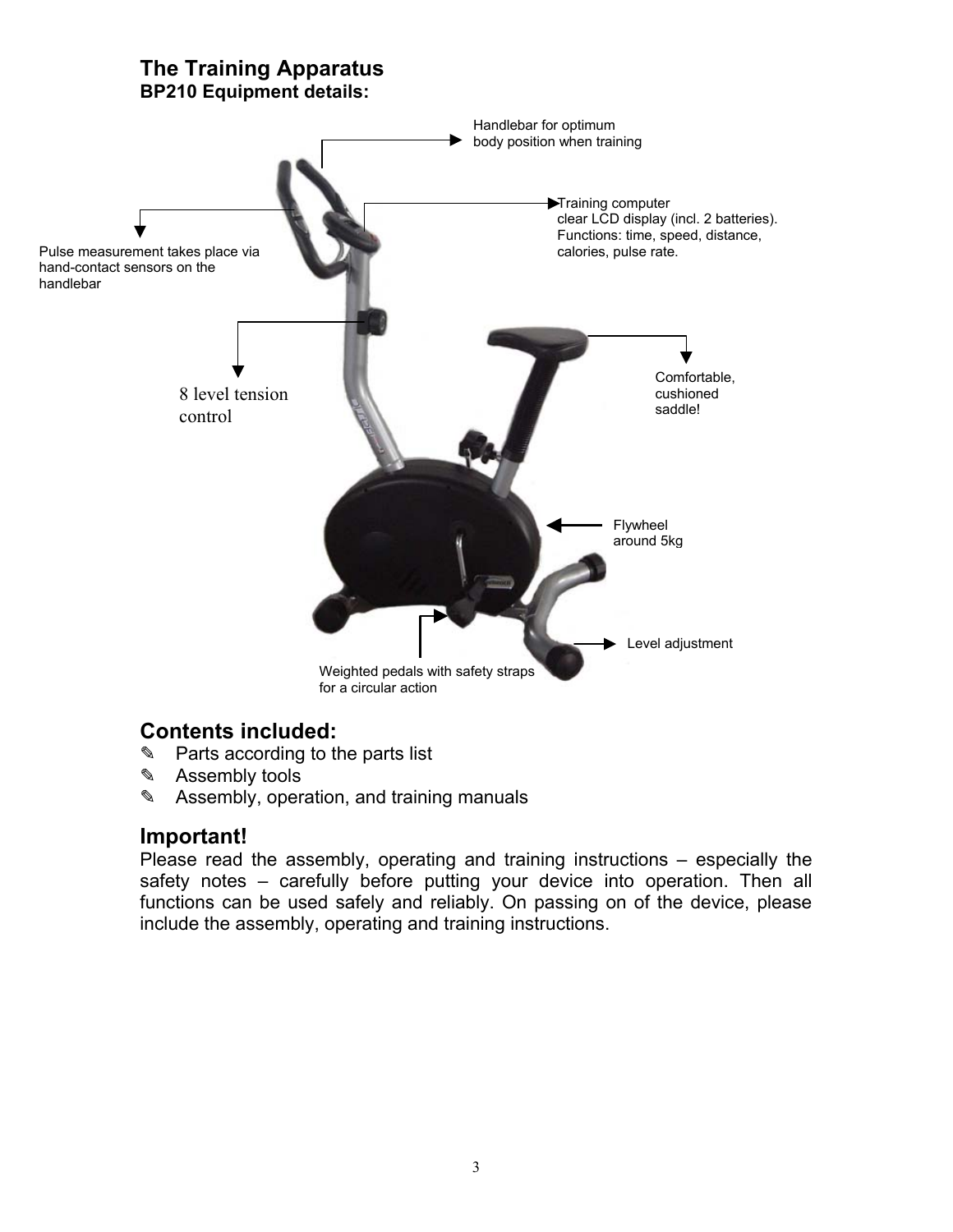## **Parts List ASSEMBLY**

Before beginning assembly please first take a look at the diagram below and familiarize yourself with the labeled parts.

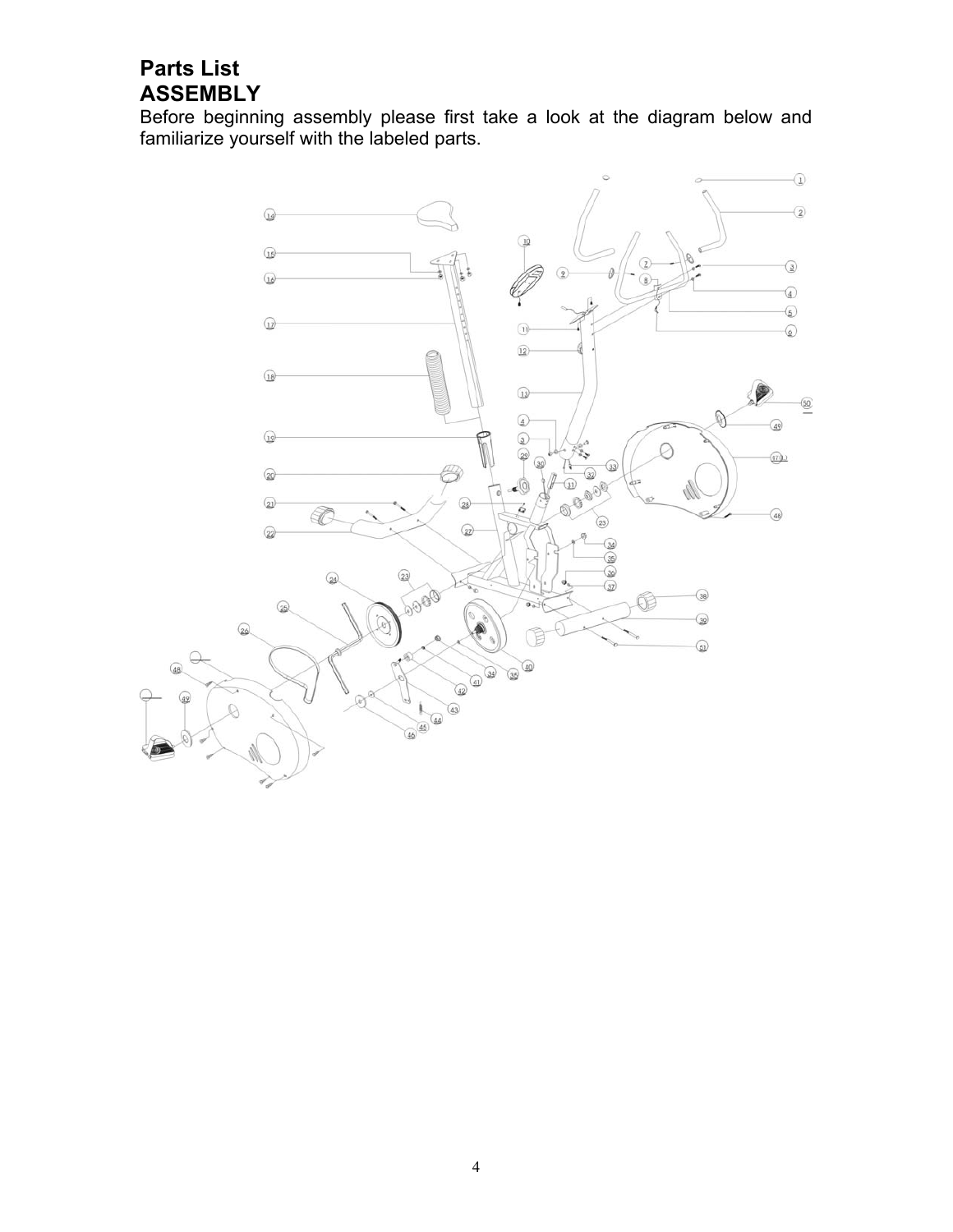# **Parts List**

| Parts No                | <b>Description</b>                 | $Q'$ ty            |
|-------------------------|------------------------------------|--------------------|
| 1                       | End cover for handle bar           | 2 PCS              |
| $\overline{2}$          | Foam grip                          | 2 PCS              |
| $\overline{\mathbf{3}}$ | Screw for handle bar               | 6 PCS              |
| $\overline{\mathbf{4}}$ | Curve washer for hand pulse sensor | 6 PCS              |
| 5                       | Handle bar                         | 1 PC               |
| 6                       | Computer cable                     | 4 PCS              |
| $\overline{7}$          | Screw for sensor                   | 4 PCS              |
| 8                       | Metal plate for handle bar         | 1 PC               |
| 9                       | Hand pulse                         | 1 PC               |
| 10                      | Computer                           | 1 PC               |
| 11                      | Screw for computer                 | 2 PCS              |
| 12                      | Tension control                    | $1 \, \mathrm{PC}$ |
| 13                      | Handle post                        | 1 PC               |
| 14                      | Seat                               | 1 PC               |
| 15                      | Curve washer for seat              | 8 PCS              |
| 16                      | Nut for seat                       | 1 PC               |
| 17                      | Seat post                          | 1PC                |
| 18                      | <b>Bellow</b>                      | 1 PC               |
| 19                      | Plastic sleeve for seat post       | 1 PC               |
| 20                      | Plastic cover for rear foot tube   | 2 PCS              |
| 21                      | Carriage bolt                      | 4 PCS              |
| 22                      | Rear foot tube                     | 1PC                |
| 23                      | <b>BB</b> set                      | 1PC                |
| 24                      | Belt wheel                         | 1PC                |
| 25                      | Crank                              | 1PC                |
| 26                      | Belt                               | 1 PC               |
| 27                      | Main frame                         | 1 PC               |
| 28                      | Screw                              | 2 PCS              |
| 29                      | Adjustable Height knob             | 1 PC               |
| 30                      | Lower computer cable               | 1PC                |
| 31                      | Lower tension cable                | 1PC                |
| 32                      | Upper computer cable               | 1 PC               |
| 33                      | Upper tension control cable        | $1\ \mathrm{PC}$   |
| 34                      | Nut for idler shaft                | 2 PCS              |
| 35 <sub>5</sub>         | Curve washer                       | 2 PCS              |
| 36                      | Domed nut                          | 2 PCS              |
| 37                      | Curve washer for stabilizer        | 6 PCS              |
| 38                      | Plastic cover for front foot tube  | 2 PCS              |
| 39                      | Plastic cover for rear foot tube   | 2 PCS              |
| 40                      | Fly wheel                          | 1 PC               |
| 41                      | Sleeve                             | 1PC                |
| 42                      | <b>Bearing</b>                     | 1 PC               |
| 43                      | Idler wheel                        | 1 PC               |
| 44                      | Spring for idler wheel             | 1 PC               |
| 45                      | Washer for idler shaft             | 1 PC               |
| 46                      | Big washer idler                   | 1PC                |
| 47                      | Chain cover                        | 2 PCS              |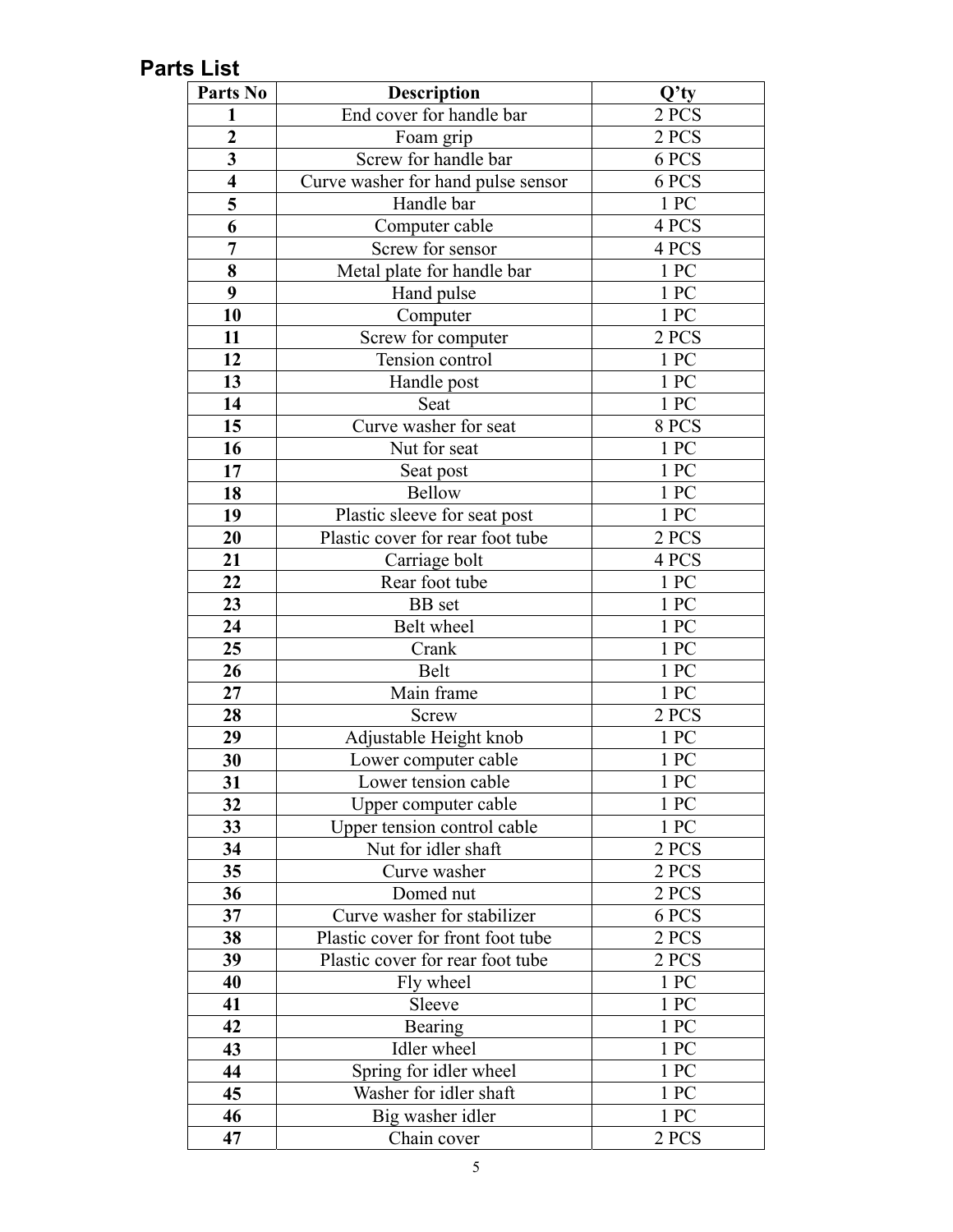| 48 | Screw for chain cover             | $8$ PCS |
|----|-----------------------------------|---------|
| 49 | Plastic cover for crank           | 2PCS    |
| 50 | Pedal $(L$ and $R)$               | 2PCS    |
|    | Carriage Bolt for front foot tube | 2PCS    |

## **HARDWARE**

On this page all the hardware (screws, washers, nuts and tools) is shown, which you need to assemble

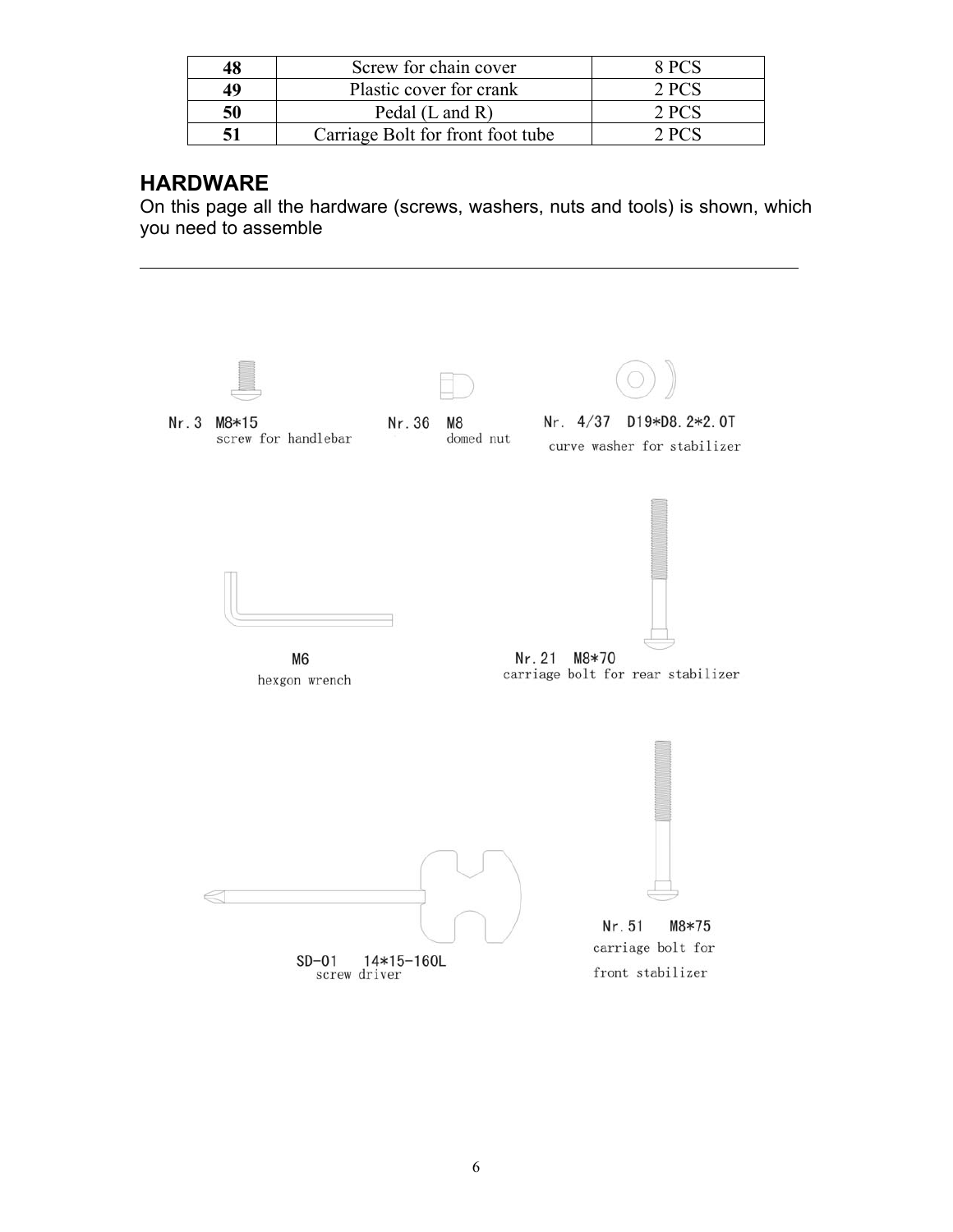## **ASSEMBLY**

To make assembly of the home trainer as easy as possible we have pre-assembled the most important parts. Before you assemble the device you should carefully read these assembly instructions and then proceed step-by-step as described.

#### **Assembly Instructions**

Carefully read these assembly instructions before attempting to put the Basic Home Trainer together. The base has been pre-assembled and diagrams have been included to make the assembly of the Basic Home Trainer simpler. Good luck.

1. Unpack the parts and place them on the floor in an orderly fashion. The base should be placed on a flat surface before beginning assembly.



**Figure 1**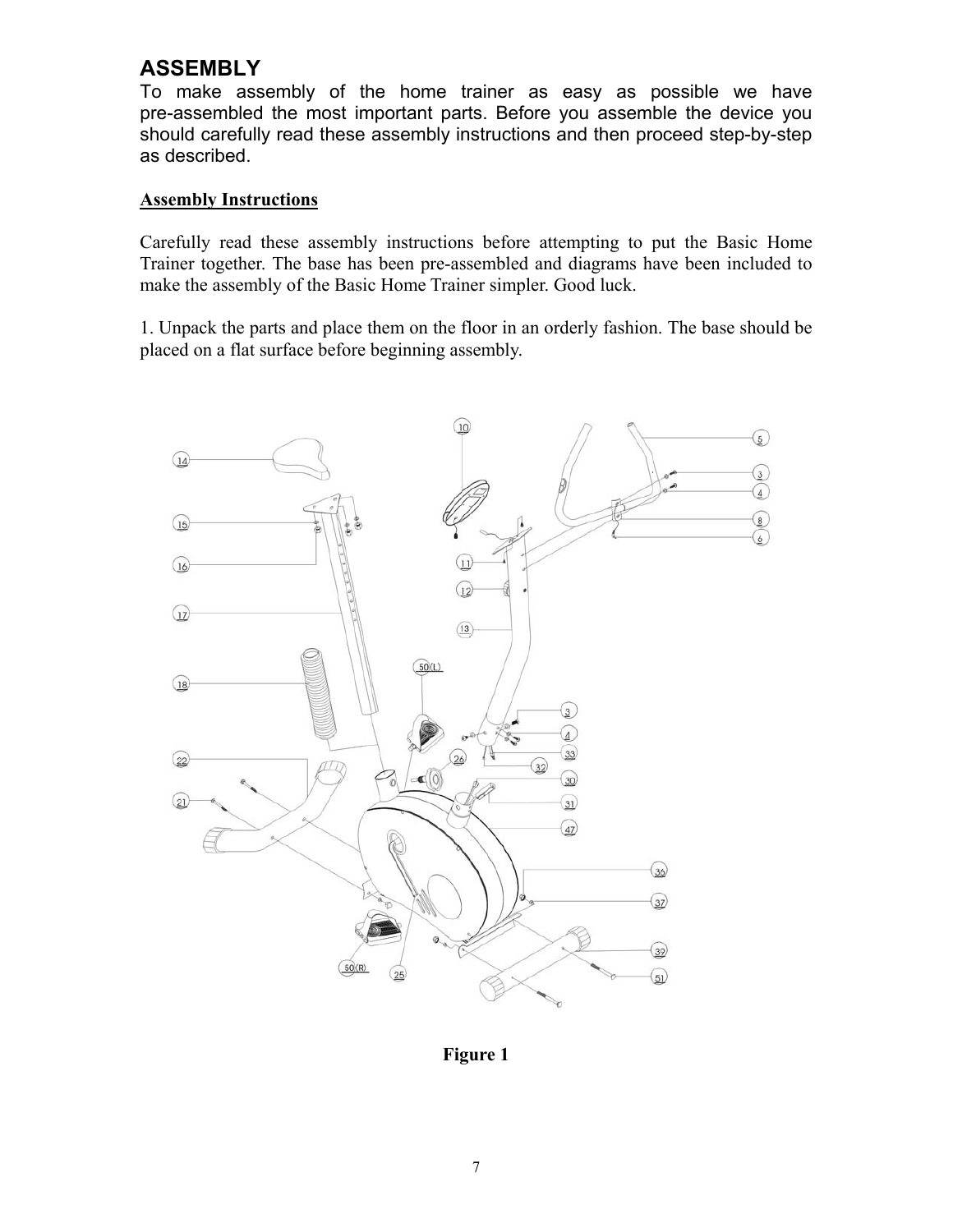## **2. Mounting the front foot**

Attach the front foot (39) to the base by using two screws (51), two washers (37) and two nuts (36).



**Figure 2** 

### **3. Mounting the back foot**

Attach the back foot  $(22)$  to the base using two screws  $(21)$ , two washers  $(37)$ , and two nuts (36).

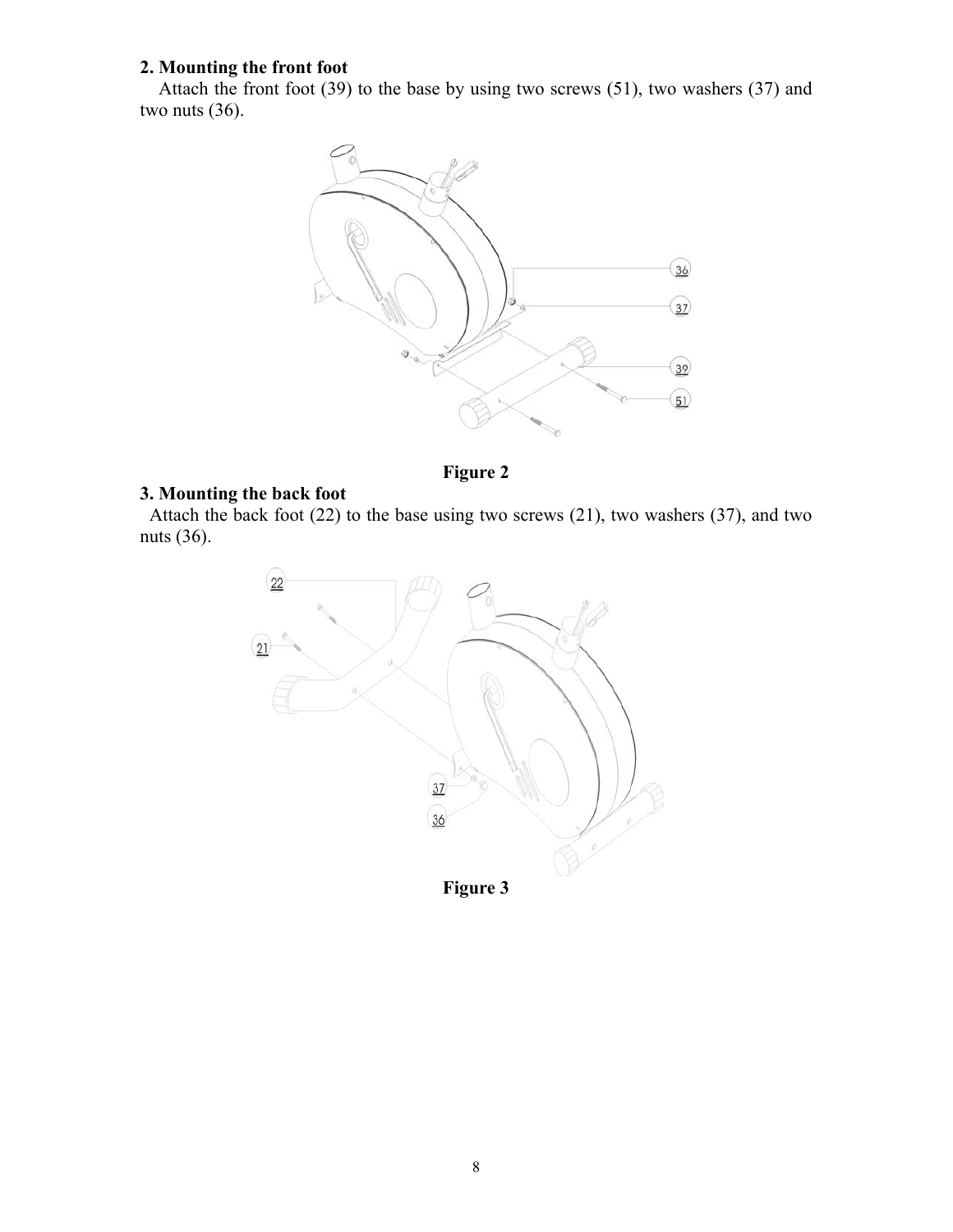#### **4. Mounting the pedal**

Screw the right pedal  $(50)(R)$  in a clockwise direction and the left pedal  $(50)(L)$  in a counter-clockwise direction onto the right and left pedal cranks (25).



#### **5. Mounting the support cover**

Slide the saddle support cover (18) over the saddle support (17) and insert them into the base.

#### Caution!

Do not have the saddle support higher than the saddle support will allow. Adjusting the height of the saddle is achieved by pulling lightly on the quick adjusting screw (29) and positioning the saddle support higher or lower. The quick adjusting screw (29) must be released into one of the holes in the saddle support (17). Otherwise, the saddle support could loosen during training.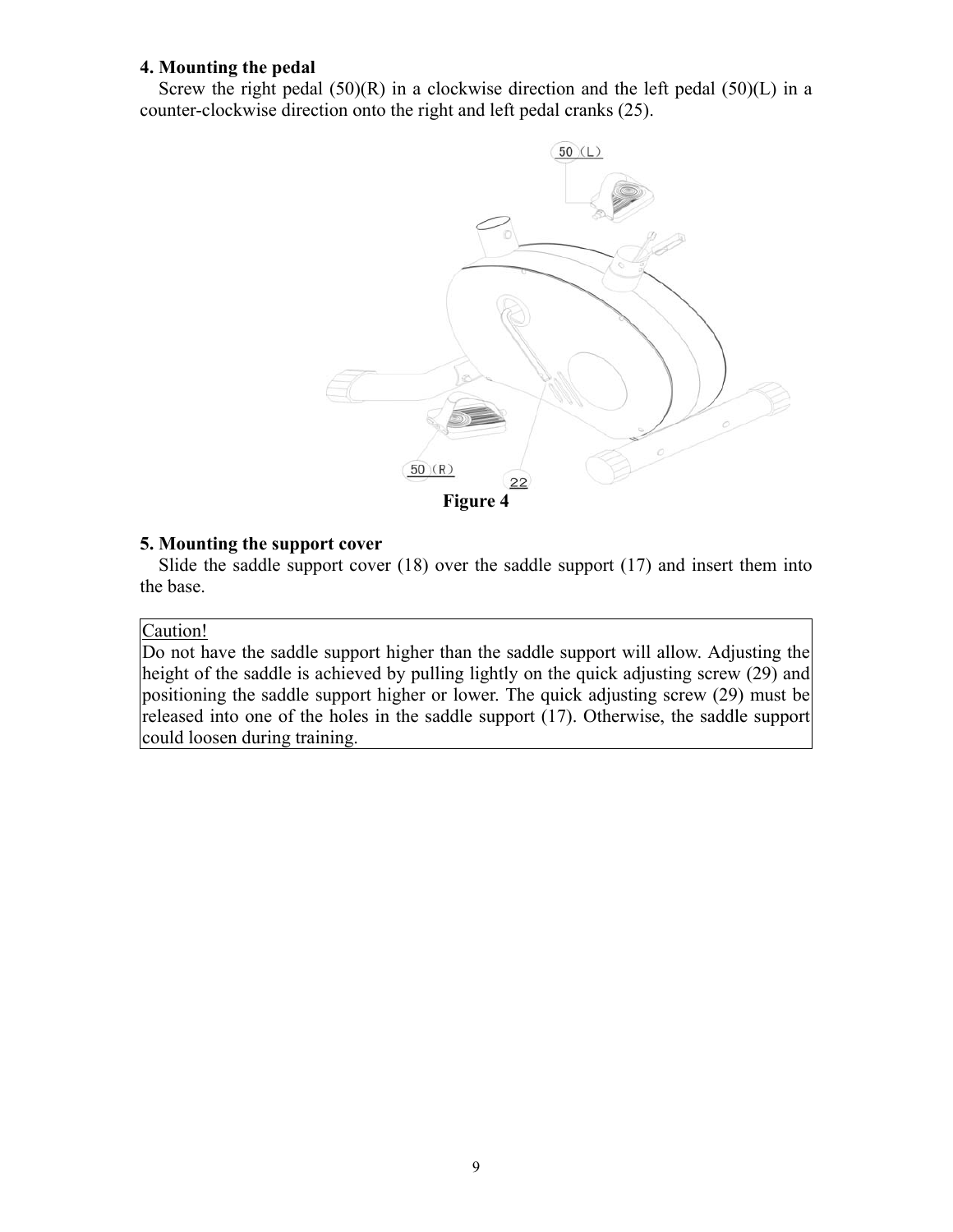### **6. Mounting the saddle**

Fasten the saddle (14) to the saddle support (17). Ensure screws are fastened tightly in order to prevent the saddle from potentially tilting during training.



**Figure 5**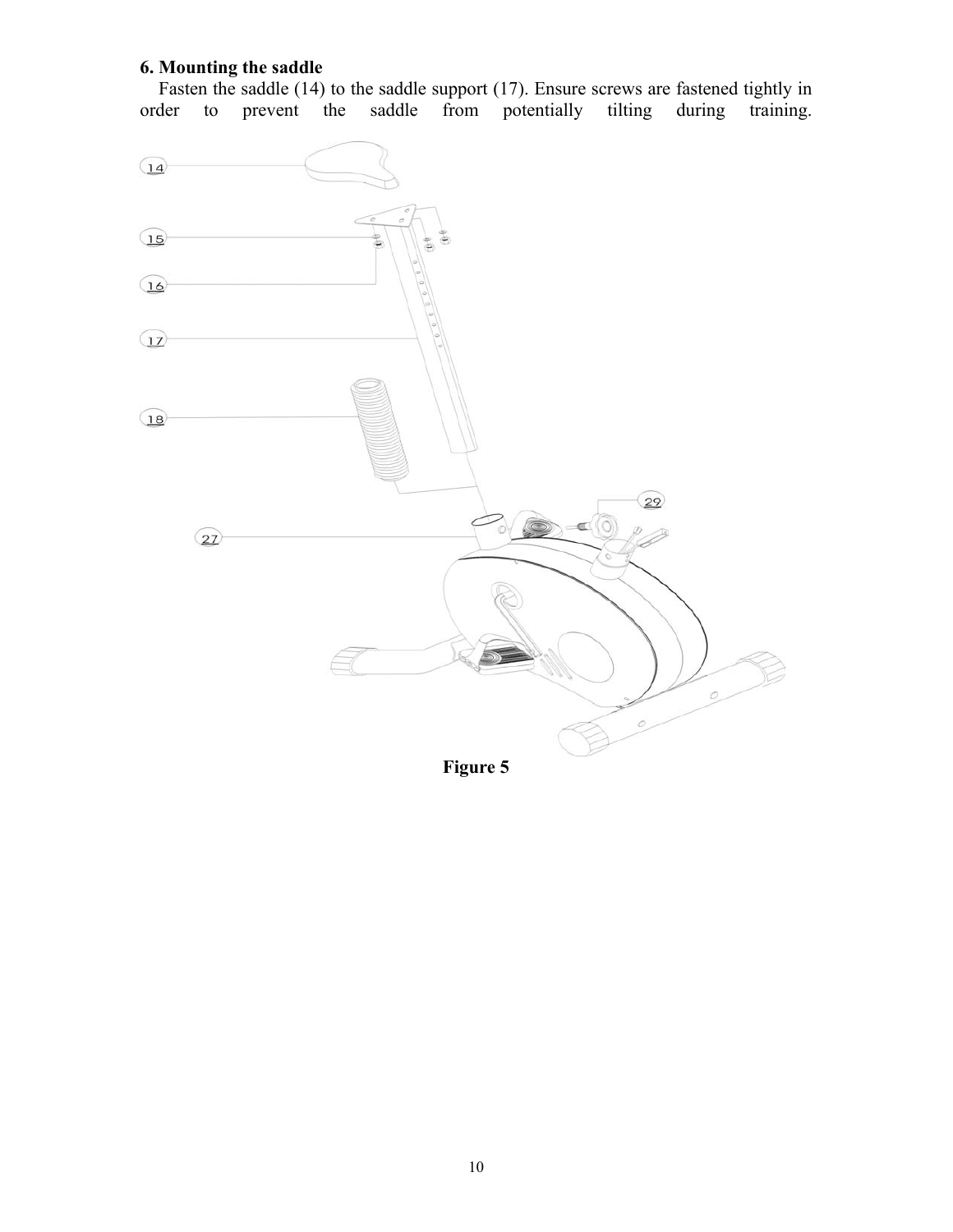#### **7. Mounting the handlebar post**

Screw the four pre-assembled hexagonal socket screws (3), four washers (4), and the nuts (36) to the base. Ensure that the pedal resistance regulator (12) is set to level 1. Insert the handle bar column into the base. Connect the upper computer cable (32) and the lower computer cable (30) ensuring that the connection is correct so as to allow the signal to be transmitted to the computer. Connect the upper pedal resistance cable (33) and the lower pedal resistance cable (31). Ensure the cable connections are inside the frame. Otherwise the cable could be damaged.



**Figure 6**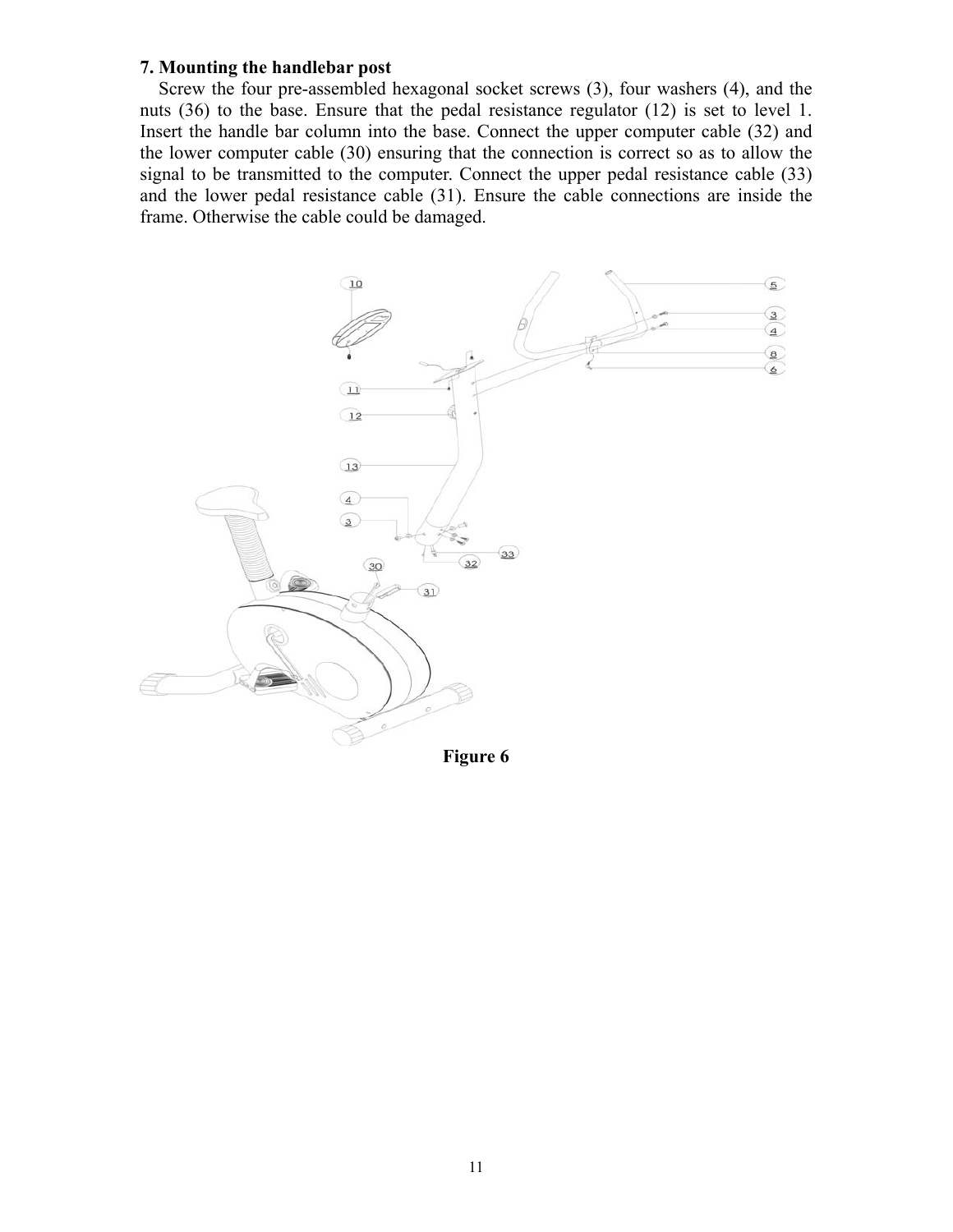#### **8. Mounting the tension control**

Attach the handle bar column (13) using the four hexagonal socket screws (3), four washers (4), and four nuts (36). Turn the pedal resistance regulator (12) back and forth to ensure that it moves easily. The resistance regulating cables (31, 33) must be removed and the procedure repeated if this is not the case.

#### **9. Mounting the handlebar post**

Insert the pulse cable  $(6)$  through to the upper plate of the handle bar column (13) while holding the handle bar (5) over the handle bar column (13). Attach the handle bar (5) to the handle bar column (13) by screwing it onto the upper holes with the hexagonal socket screws (3), washers (4) and nuts (36).

#### **10. Mounting the computer**

Slide the computer (10) onto the top of the handle bar column (13) and fasten using the screws (11). Insert batteries into the battery compartment of the computer and close the compartment. Check the functions of the computer (refer to 'Using the Computer').

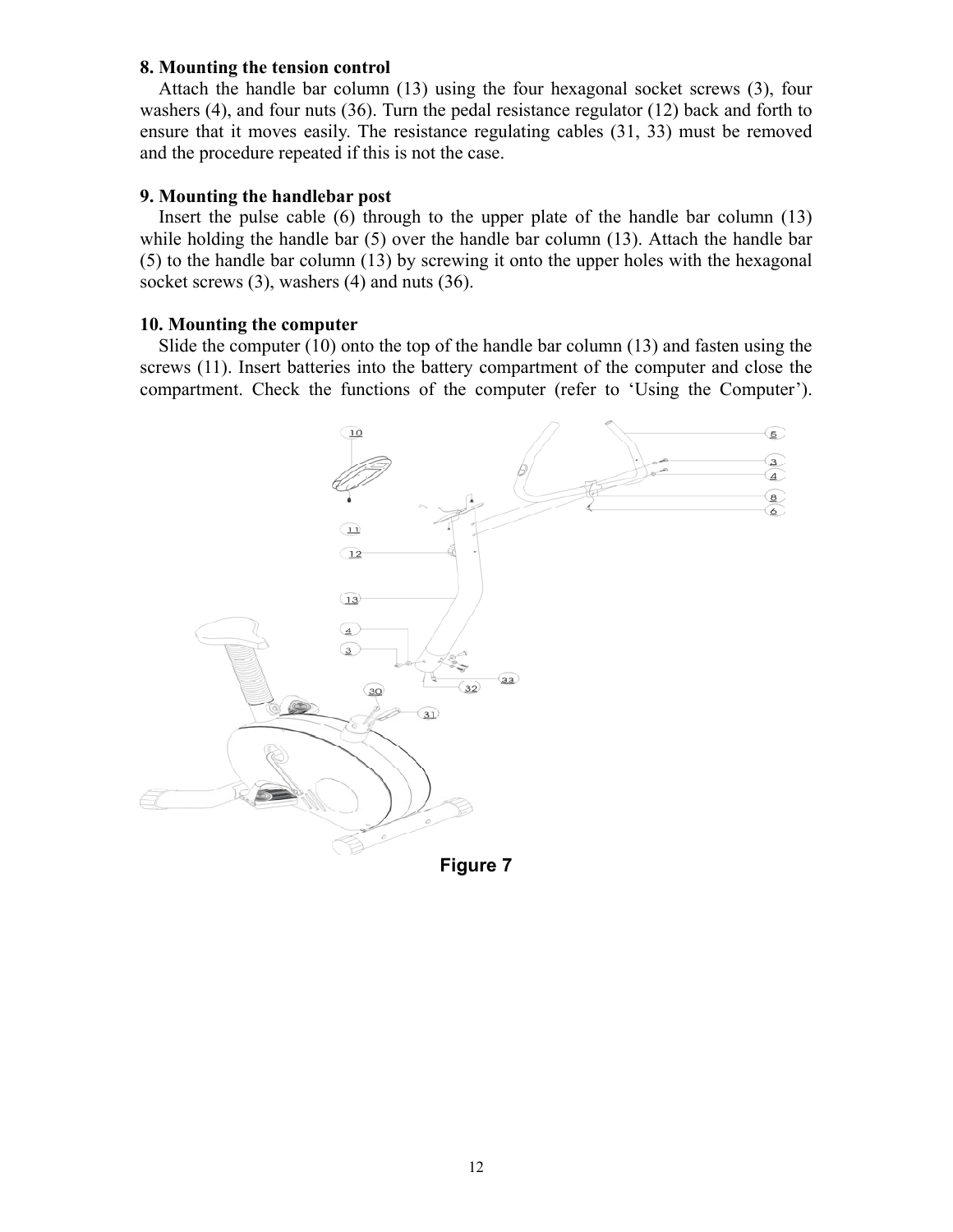## **The Computer**

1. LCD display and computer functions



**SPEED** 

## **Using the Computer**

**MODE**: To select functions of time, speed, distance, calories and pulse (if available). Hold the button for two seconds in order to reset functions.

DISTANCE

**SCAN**: Press "Mode" to select "Scan" mode w/a "Scan" sign on the upper left corner of the monitor. This function will automatically scan through all the functions displayed on the bottom line of the monitor.

**TIME**: Automatically accumulates the workout time from starting exercise.

**SPEED**: Displays current speed during workout time.

**DIST**: Automatically accumulates workout distance from starting exercise.

**CALS**: Automatically calculates the calories accumulated from starting exercise.

**PULSE**: Automatically detects and displays your current heart rate while exercising. Rub your earlobe fifteen times to obtain a signal before putting on the earlobe clip.

## **NOTE**:

- 1. Do not reply on the pulse function for medical purposes.
- 2. Replace batteries if incorrect information is displayed on the monitor.
- 3. Two AA batteries are required as a power supply.
- 4. The monitor will be automatically shut off if there is no signal being transmitted within four to five minutes.
- 5. The monitor will turn on when exercise begins.
- 6. "K" or "M" shows on SPEED and DISTANCE columns to indicate kilometer or mile.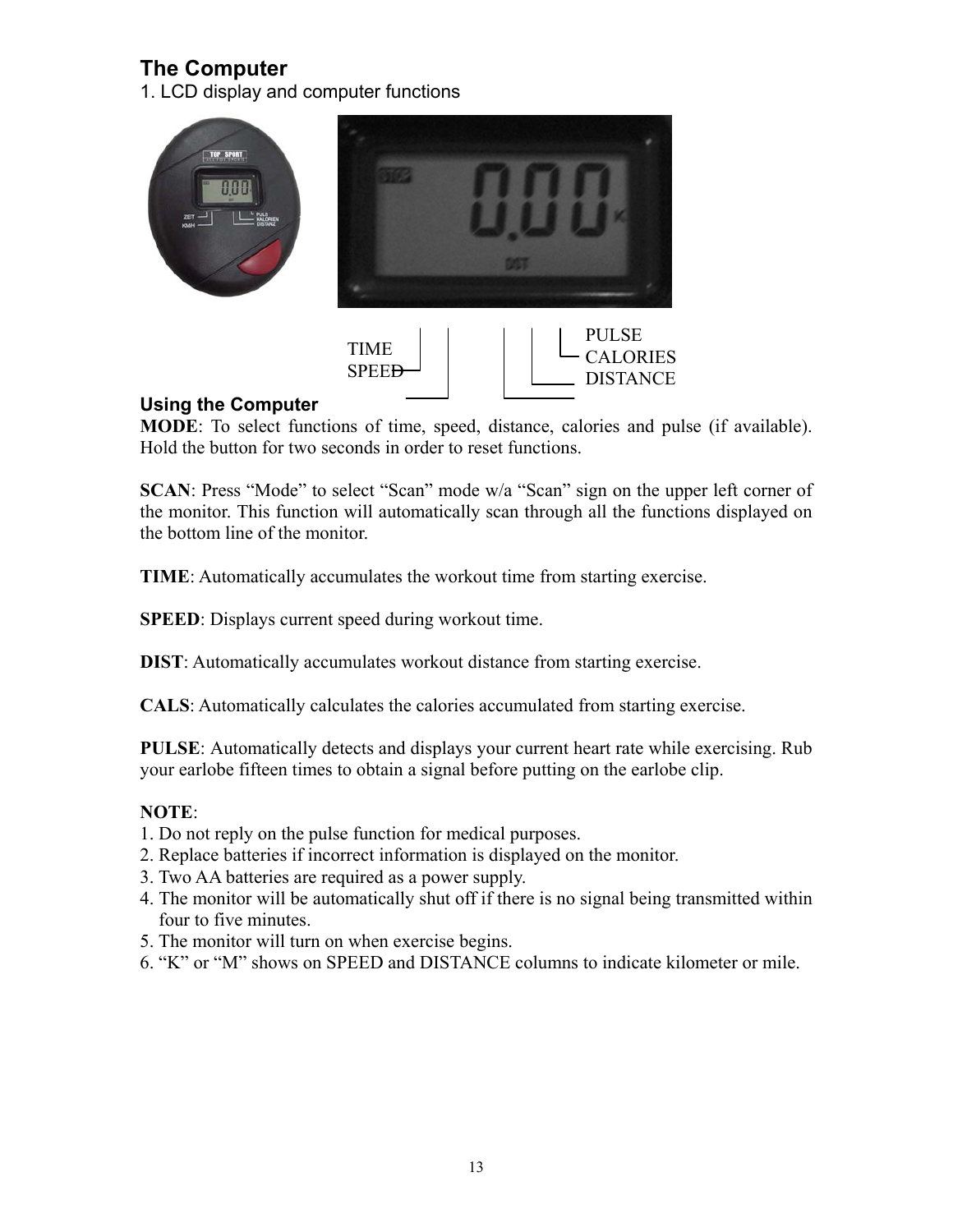## **Training Information Information:**

Generally speaking, any healthy person can start fitness training. Keep in mind, however, that you cannot make up for a long period of neglect in a short time. Physical fitness, increased endurance and well being can easily be achieved through a suitable training program. Your level of fitness will improve after only a relatively short period of **regular** training and this keeps your heart, circulatory system and locomotors system in shape. Your oxygen absorption capability will also improve. Further positive changes occur within the metabolic system.

**The important thing is that you tailor your training to your own body and not overdo it. Keep in mind that sports are supposed to be fun.** 

**WE STRONGLY RECOMMEND THAT YOU CONSULT YOUR PHYSICIAN BEFORE YOU BEGIN TRAINING.**